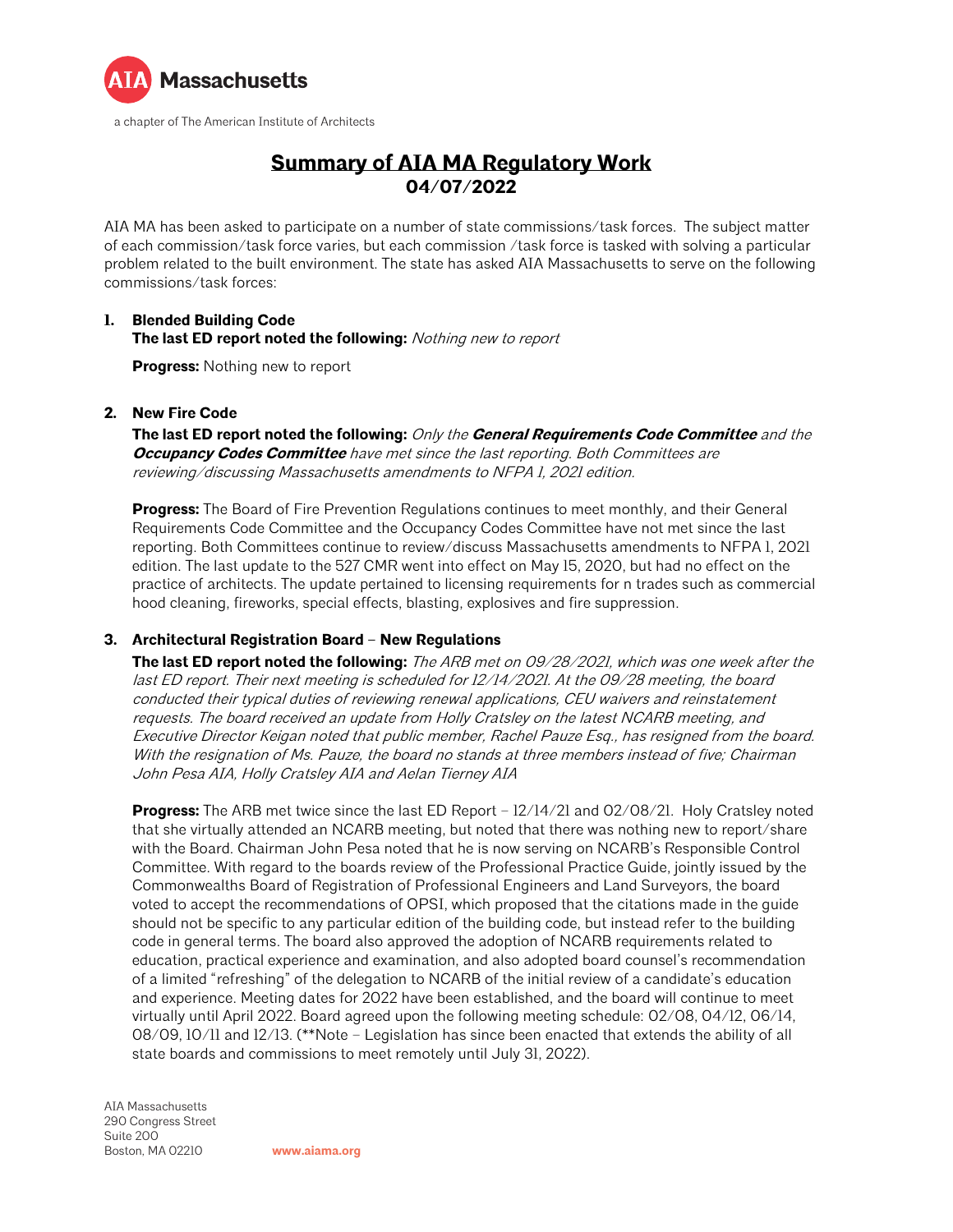

## **4. Construction Codes – Regulatory Restructuring**

**The last ED report noted the following:** Nothing new to report.

**Progress:** While nothing formal has occurred, it is worth noting that some of the seven professional organization that AIA MA put together in 2017, which formed a coalition that supported the Governors efforts to move the Massachusetts Architectural Access Board, the Elevator Board, the BBRS, and Bureau of Pipefitter, Refrigeration Technicians and Sprinklerfitters into what is now the Office of Public Safety and Inspections (OPSI) within the Division of Licensure (DoL), are now returning to the issue. At the time, the Administration told the coalition that the movement of the four boards into OPSI was the first step in their longer term vision, which included consolidating construction code promulgating agencies under one executive office so that codes may finally be coordinated and enforced equitably. The coalition was also told that the BBRS, which prior to 2017 had approximately 6-8 staff members, would not lose staff and that it would likely gain some staff as a result of the move to OPSI. To date, the BBRS is now down to two staff members, and no additional efforts have been undertaken by the Administration to consolidate all boards under one Secretariat.

All said, some of the coalition organization are beginning to discuss concerns related to the lack of staff at the BBRS. Discussions have occurred and meetings have been held with the House Chair of the Joint Committee on Consumer Protection and Professional Licensure, Tackey Chan. It is Chairman Chans committee that has purview over the operations of DoL. As such, Chairman Chan has requested information regarding what the appropriate staffing level should be, and what that level of staffing would mean for DoL's current budget request. AIA MA has been involved in some of these discussions, and will continue to work with the coalition.

## **5. Reformation of AIA MA/ACEC/DCAM Working Group**

**The last ED report noted the following:** Due to COVID, this effort will be ongoing.

**Progress:** Due to COVID, this effort will be ongoing.

6. **DPU Interconnection Sub-Group** – On November 18, 2021, the sub-group held it's first meeting since January 2020. The meeting was chaired by DPU General Counsel, Shane Early, and for the first time we were joined by Lieutenant Governor Polito. The agenda was to cover Engineering Site Review/Pre-Construction Meetings and Coordination, Customer Service and Communication, Potential Verizon Pole Resolution with Eversource, Report on Utility Resources for Interconnection, Status of Web Portals for Job Orders/Status, Use of Pipe Sleeves, and finally, Pricing for Installations. The majority of the meeting was spent receiving updates from both National Grid and Eversource on their efforts related to the seven agenda items noted above (see attached pdf files of their presentations). All agreed to meet again, and DPU will coordinate to find a date and time.

**Progress:** Nothing new to report. The sub-group has not met since the last ED Report.

### 7. **Workforce Participation Requirements**

**The last ED report noted the following**: On October 14, 2021, AIA MA/ACEC sent a letter to the Executive Office for Administration and Finance (A/F) Secretary Michael Heffernan. The letter outlined our concerns regarding the designer's workforce participation goal requirements under M.G.L. c. 149, *§*44(A)(2)(G). The letter also highlighted the concerns related to A/F Bulletin 14.

On November 1, 2021 we were notified by Sect. Heffernan's chief of staff, Brendan Moss, that the matter was being passed on to DCAMM to handle on behalf of A/F. A meeting was then scheduled for November 19, 2021 between AIA MA/ACEC and DCAMM, the purpose of which was to further discuss

AIA Massachusetts 290 Congress Street Suite 200 Boston, MA 02210 **[www.aiama.org](http://www.aiama.org/)**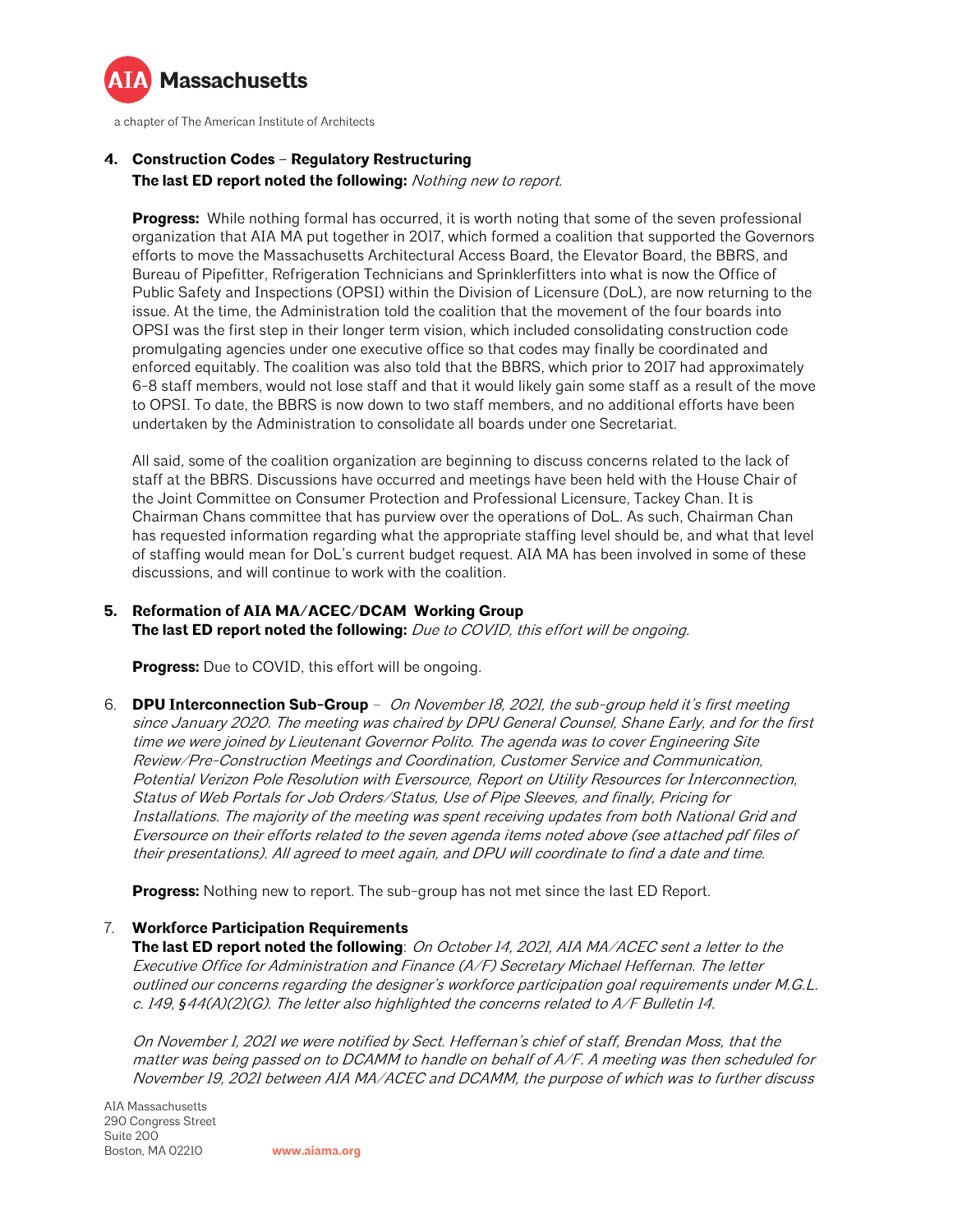

the statute-related concerns outlined in the letter. Please see the attached meeting minutes prepared by Mona Zafar from Donovan Hatem.

AIA MA/ACEC will follow up with DCAMM in December.

**Progress:** Since the last report, AIA MA/ACEC has meet with DCAMM twice – on 01/14 and 02/09. The focus of the meetings has been two-fold: discussions related to amending DCAMM contract language related to workforce participation and creation of a "model" workforce participation reporting form. AIA MA/ACEC has submitted both proposed contract language and a "model" reporting form. While DCAMM has offered minor amendments to our proposed contract language, and has agreed with the concept of a "model" reporting form, they have yet to share any comments on the proposed form itself. Noted below is the current state of the contract language negotiation.

Key: **Black strikethrough** = base contract language struck Red strikethrough = AIA MA/ACEC language rejected by DCAMM Blue = DCAMM proposal

7.20.4. Minority and Women Workforce Participation and Reporting. If the Awarding Authority is a state agency then pursuant to M.G.L. c. 7C, s. 6 and M.G.L. c. 149, s. 44A(1)(G) the Designer shall make every effort with a goal of **maximizing providing** increasing opportunities for minority and women design professionals to provide services under this contract. The Designer **must shall** provide regular quarterly (*either* "regular"  $or$  "no less frequent than monthly") reports of the gender and race/ethnicity of employees engaged in work under this contract in the form and format required by DCAMM, in the attached form including but not limited to, which shall be submitted electronically by electronic reporting including, but not limited to electronic reporting through the requested requested means and with the frequency and with the frequency required by DCAMM

The AIA MA/ACEC proposed "model" workforce participation reporting form is attached.

Lastly, AIA MA/ACEC is continuing to press our request with A/F Secretary Heffernan to create a new A/F bulletin specific to design professionals. (\*\*Note: Previously issued Bulletin #14 was specific to the workforce participation requirements of General Contractors, but is being applied to design professionals. This is why we are requesting a new bulletin)

#### **Coalition Work**

AIA MA participates on a number of coalitions that work to make policy changes at both the legislative and regulatory level. The subject matter of each is different, but all are tasked with working to solve a particular problem related to the built environment.

1. **The Massachusetts Smart Growth Alliance (MSGA**)

**The last ED report noted the following:** The Steering Committee (SC) last met on November 18<sup>th</sup>. The topics of discussion were updates on ARPA priorities and a discussion on building stretch codes. With regard to MSGA ARPA Priorities, the group decided to send the Legislature a brief letter outlining some of MSGA members' priorities for ARPA spending as they work on some sort of

AIA Massachusetts 290 Congress Street Suite 200 Boston, MA 02210 **[www.aiama.org](http://www.aiama.org/)**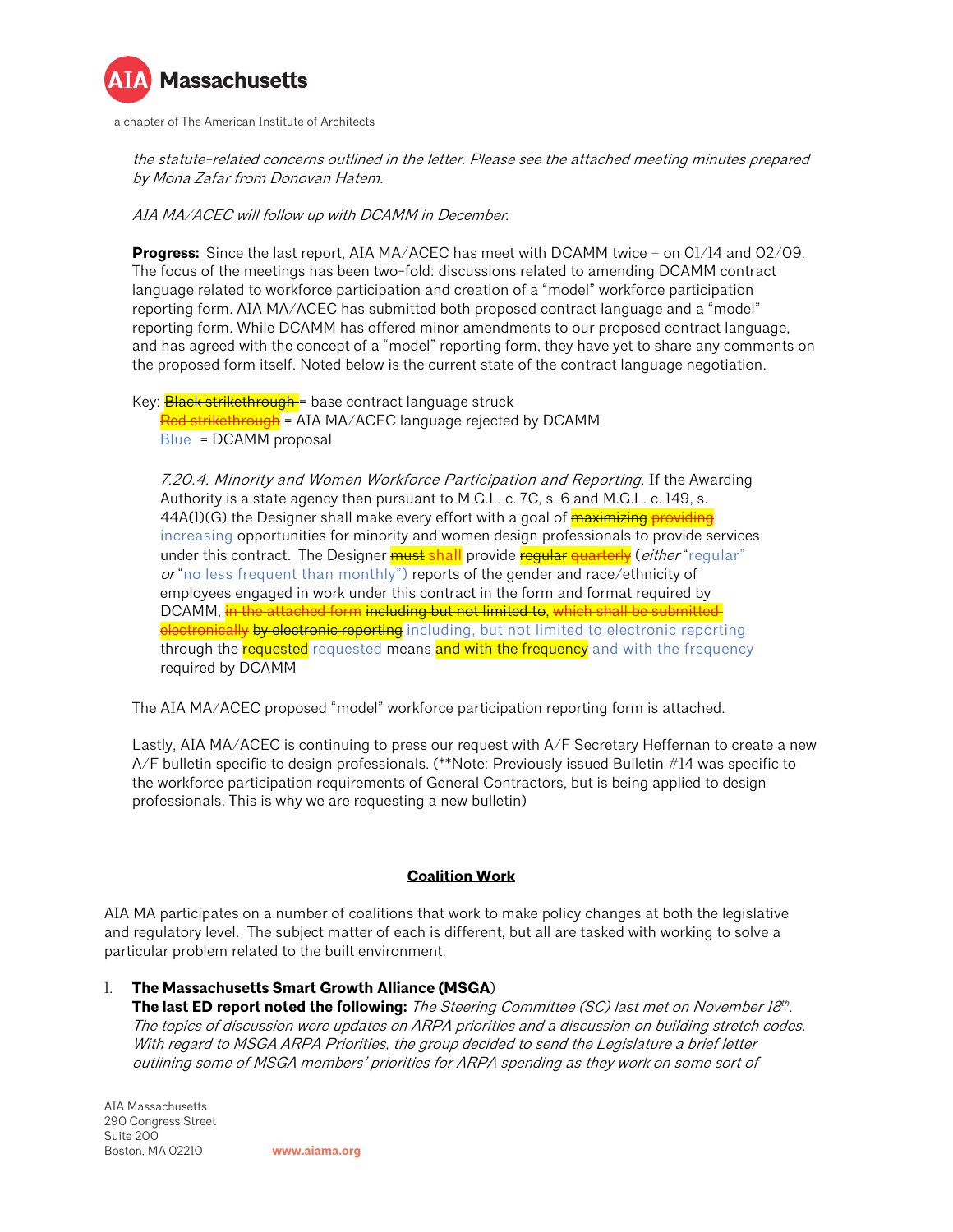

Conference Committee report. All SC members who submitted letters, shared their ARPA funding requests.

With regard to building stretch codes the SC members shared different conversations they have had with DOER/BBRS stakeholders on this topic. The group decided that it was worthwhile to convene some staff to further figure out a few top issues MSGA's members should pursue as advocacy priorities. The group will include: Dana Lawinter (CHAPA), MAPC: Leah Robins, Cammy Peterson, Karina Milchman-Oliver; Emily Jones (LISC), Deanna Moran (CLF) and John Nunnari (AIA-MA).

**Progress:** While some emails have gone back-and-forth related to requesting the Legislature recapitalize the Brownfields Redevelopment Fund with \$10-\$15M of ARPA funding, the Steering Committee (SC) has not formally met since the last reporting. That said, all SC members agreed the MSGA should submit a letter to the Legislature requesting recapitalization of the fund at the \$10- \$15M range, utilizing ARPA funds.

## **2. The USGBC/AIA MA Environmental Advocacy Roundtable (EAR)**

**The last ED report noted the following:** At the October BBRS meeting, DOER submitted their proposed amendments to the base 2021 IECC. In essence, DOER proposes the following changes:

- a) Allow stretch code and IECC 2021 zero energy appendices (ZCREA) as optional compliance paths
- b) Remove MA source energy ASHRAE performance option revert to existing site energy approach
- c) Modify envelope backstop to allow use of vertical UA calculation and change formula
- d) Reduce commercial fenestration U-values closer to residential levels
- e) Modify commercial EV ready wiring to 10% of spaces, with exceptions
- f) C406 shifts from (3) options out of 10 choices to 15 points from the C406 table of options (IECC 2021 is 10 points)
- g) Max. HERS rating option update from 55 to 52 with incentive for electric heat and PV retained for residential low rise.
- h) PHIUS option updated from 2018 to 2021, ERI option updated to reflect new HERS levels under IECC2021

At the November BBRS meeting, the board voted to move the DOER proposal to their web-site. DOER also noted that the stretch energy code will be removed from the 780 CMR building code and placed into a new CMR 225, which will be under the sole control of DOER. DOER gave no indications as to their progress in crafting either the new version of the stretch energy code or the new municipal opt-in specialized stretch energy code.

(Note: Each chapter reviewed by the BBRS is being uploaded to their web-site for public viewing. Once all chapters have been reviewed and uploaded, the BBRS will vote to move all chapters into the public hearing process along with establishing a public hearing date).

**Progress:** On 02/08, DOER released their Straw Proposal to the public. On 03/02, at the request of AIA MA, DOER presented their Straw Proposal to AIA MA members and answered all pre-submitted questions during their presentation. On 03/09, the AIA MA GAC held an open meeting intended as a way for any AIA members to offer their thoughts/comments as to what a AIA MA submitted comment letter should focus on. DOER has extended the deadline for submitting comments from 03/09 till 03/18, and AIA MA will submit its comments by then.